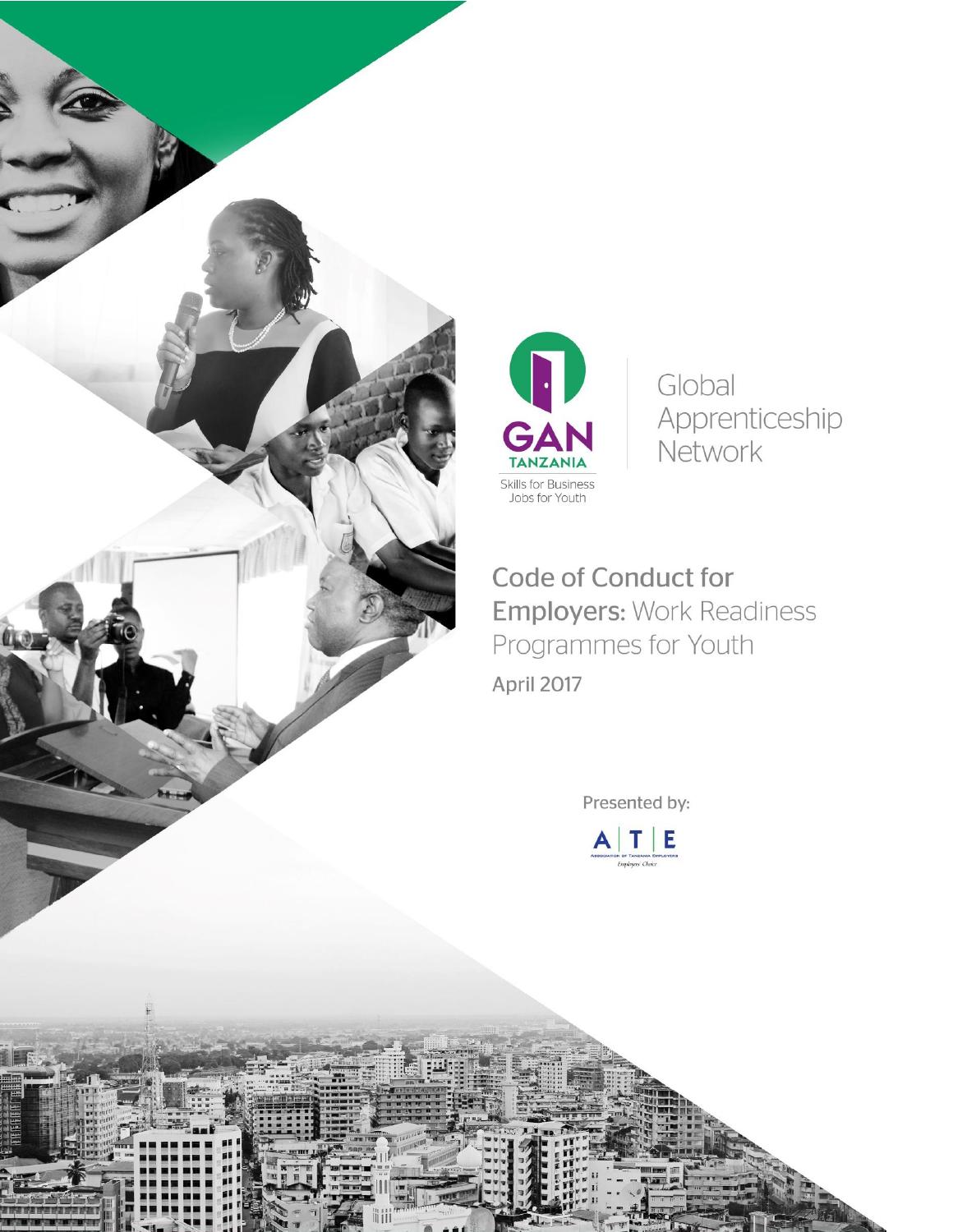### Table of Contents

| <b>Preface</b>                                                                                                                                                                                                                                                                                                                                                                                                                                                                                                                      |  |
|-------------------------------------------------------------------------------------------------------------------------------------------------------------------------------------------------------------------------------------------------------------------------------------------------------------------------------------------------------------------------------------------------------------------------------------------------------------------------------------------------------------------------------------|--|
| $\underbrace{\qquad \qquad In t rootuction.\\ \qquad \qquad \qquad ~~\qquad \qquad ~~\qquad \qquad ~~\qquad \qquad ~~\qquad \qquad ~~\qquad \qquad ~~\qquad \qquad ~~\qquad \qquad ~~\qquad \qquad ~~\qquad \qquad ~~\qquad \qquad ~~\qquad \qquad ~~\qquad \qquad ~~\qquad \qquad ~~\qquad \qquad ~~\qquad \qquad ~~\qquad \qquad ~~\qquad \qquad ~~\qquad \qquad ~~\qquad \qquad ~~\qquad \qquad ~~\qquad \qquad ~~\qquad \qquad ~~\qquad \qquad ~~\qquad \qquad ~~\qquad \qquad ~~\qquad \qquad ~~\qquad \qquad ~~\qquad \qquad$ |  |
|                                                                                                                                                                                                                                                                                                                                                                                                                                                                                                                                     |  |
|                                                                                                                                                                                                                                                                                                                                                                                                                                                                                                                                     |  |
|                                                                                                                                                                                                                                                                                                                                                                                                                                                                                                                                     |  |

### Acronyms

| ATE        | Association of Tanzania Employers |
|------------|-----------------------------------|
| GAN        | Global Apprenticeship Network     |
| <b>GNN</b> | <b>GAN National Network</b>       |
| <b>OSH</b> | Occupational Safety and Health    |
| <b>WRP</b> | Work Readiness Program            |

## <span id="page-1-0"></span>Preface

This Code of Conduct for Employers was developed through a partnership between the Association of Tanzania Employers (ATE) and the Global Apprenticeship Network (GAN) and was drafted by an independent consultant. Input was collected from ministries and government agencies, employers (ATE members), trade unions, development partners (i.e. ILO), and the Tanzania Private Sector Foundation during a collaborative workshop held in April 2017. This Code forms part of the core guidance for Employers from the GAN National Network (GNN) in Tanzania.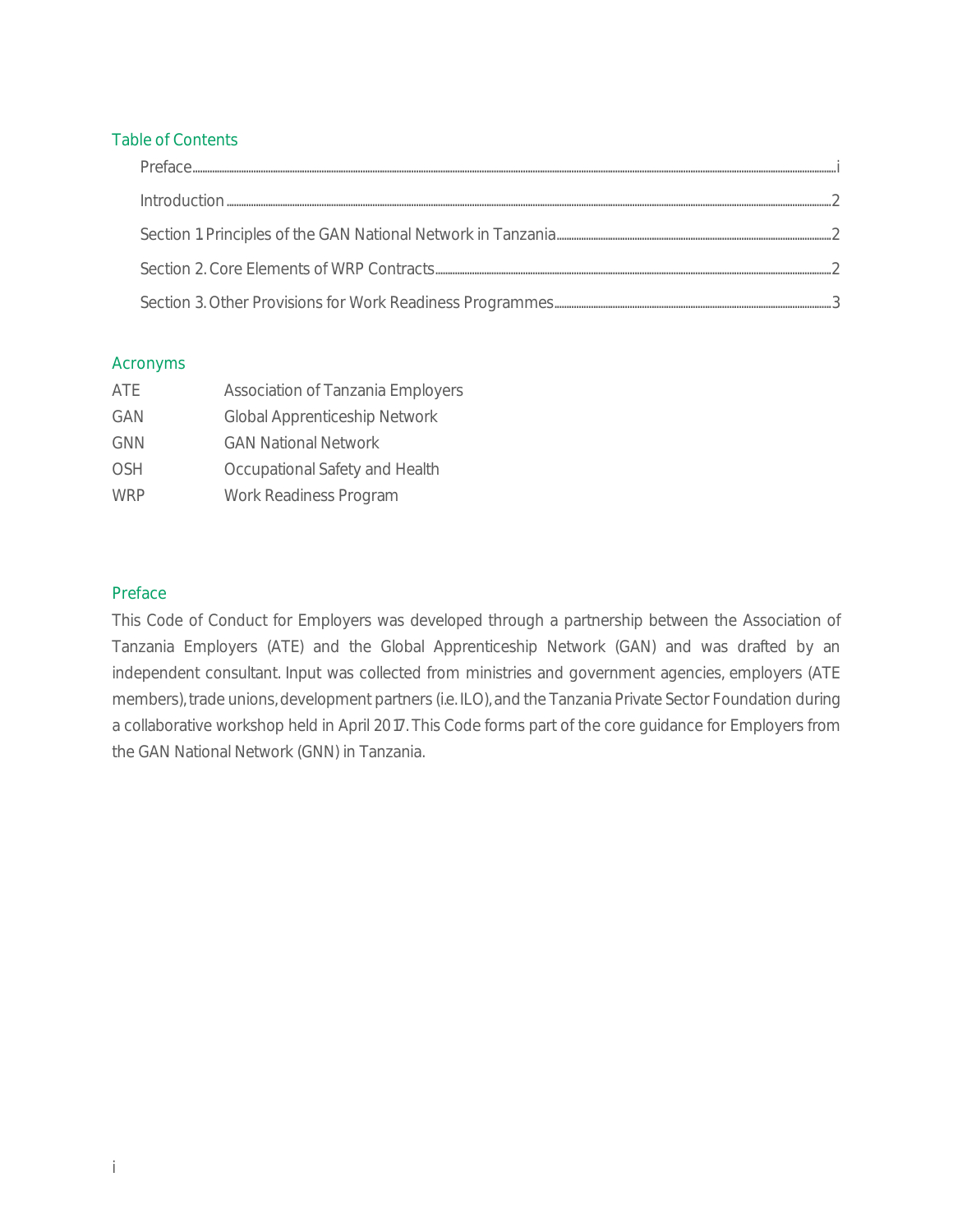#### <span id="page-2-0"></span>**Introduction**

This Code of Conduct provides guidance for ATE and employers who are interested in establishing a work readiness programme (WRP) in their company - which may include either an apprenticeship or internship or who would like to improve the opportunities they offer to young people.

In order to meet the growing demand for work readiness programmes in Tanzania and respond to the need for greater clarity, structure and consistency in the provision of opportunities for youth, these principles and practices have been developed regarding the provision of work readiness programs.

This document is meant to facilitate the effective implementation of Tanzania's legal and policy framework, particularly as set forth in the National Framework on Formal Apprenticeships and the National Internship Framework. As such, the Code is designed to protect youths' right to gainful employment opportunities in any sector either upon completion of formal or non-formal education and/or when entering legal working age in the country. It recognizes the role of adults toward youth set forth in the National Apprenticeship Framework and promotes the associated principles accordingly.

### <span id="page-2-1"></span>Section 1. Principles of the GAN National Network in Tanzania

The Global Apprenticeship Network (GAN) is a coalition of committed companies, international organizations, businesses and employers' federations who promote and create work readiness programmes (WRP) for youth and foster skills development for businesses. Members of the GAN National Network (GNN) in Tanzania adhere to the following GNN Principles:

- Strengthen the commitment and visibility of companies' and organizations' engagement in apprenticeships and internships as part of a sound human capital development strategy.
- Share the best practices in the areas of apprenticeships, internships, mentoring and on-the-job training.
- Encourage a network of committed companies and organizations, at the global and local levels, to support effective knowledge sharing action programmes and partnerships and to scale up international cooperation to this effect.

### <span id="page-2-2"></span>Section 2. Core Elements of WRP Contracts

A quality WRP begins with an apprenticeship/internship policy that sets the structure for the WRP, including a system for monitoring adherence to minimum occupational safety and health (OSH) standards, to be developed in line with the guidance provided in the Code of Conduct and the GNN Toolkit for Employers as well as the National Framework on Apprenticeships and the National Internship Framework. This Code of Conduct would guide the development of the WRP contract, which is a clear agreement between the employer and the youth that identifies the terms, duration and expectations of the training arrangement. The following is a list of key core elements for the development of WRP contracts. While it is recognized that

these items may not be included in the terms and conditions of service for the company, they are good practices for inclusion in the contract established between the employer and the youth.

A. On Apprentice and Intern Role and Expectations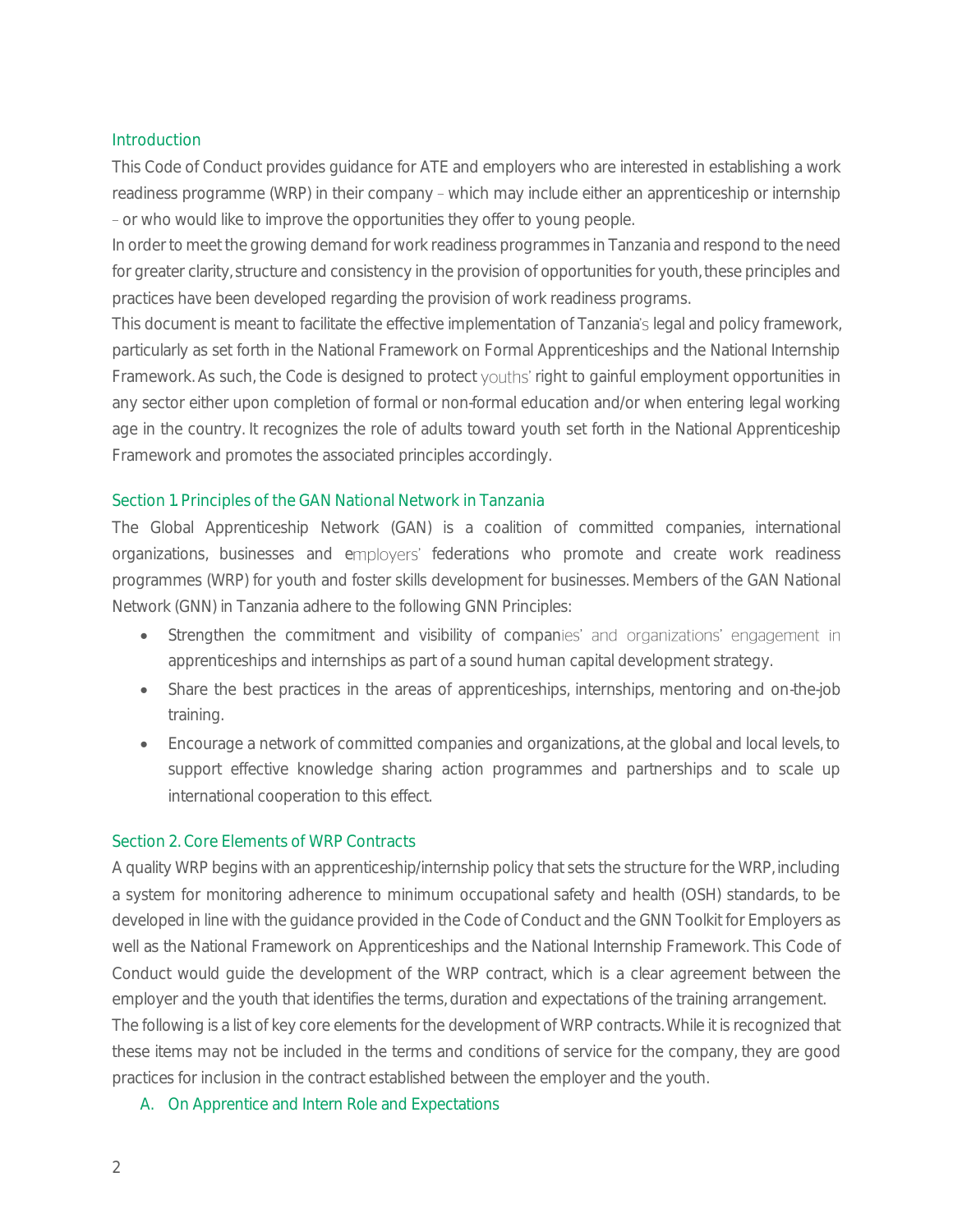- 1. Clear roles and expectations regarding the youth's description of expected tasks, as well as the responsibilities of their mentor, will be outlined in a WRP contract to be signed by both the youth and the employer at the beginning of the WRP and in consideration of the existing regulatory framework and Code of Conduct.
- 2. A Code of Conduct, developed by the employer, will be provided to both the youth and the mentor. This Code will address issues of workplace harassment or abuse (sexual, verbal, physical or place of origin) along with other rules and responsibilities to be respected during the youth's time with the company.
- 3. The duration of the position and the tasks involved will correspond to the specific learning objectives established at the start of the WRP.
- 4. Youth and employers are free to terminate their relationship and dissolve their contract at any time by providing written notice. The notice period will be determined at company level in consideration of the existing regulatory framework.
- 5. A youth's allowable emergency and sick days (given the provision of medical proof) will be guided by the contract.
- 6. A method of recording the youth's attendance will also be included in the contract.
- B. On Training Allowances and Other Benefits
- 1. Employers will provide remuneration in the form of allowances/stipends (for example, upkeep allowances to cover transport and meals) through the SDL fund in an amount specified in writing at the beginning of the WRP, contingent upon the fulfillment of the youth's required hours and duties. Aside from government-regulated minimum allowances, employers can meet at sectoral level to agree on minimum allowances/stipends for their sector or industry, and employers will comply with these guidelines as they are developed.
- 2. Employers will endeavor to identify resources for the provision of social security benefits (e.g. the SDL fund) such as medical aid and gratuity for apprentices/interns who will be serving for longer than a six month period.
- 3. Recognition of efforts and good performance will be provided to the youth according to the practices of the employer.
- C. On Occupational Safety and Health (OSH) Considerations and Hours of Work
	- 1. The youth's WRP contract will establish the number of working hours per week, and will include considerations regarding lunch and health breaks.
	- 2. Employers will provide safe and healthy workplace conditions for apprentices/interns, which comply with minimum OSH standards according to labour law and regulations (e.g. Employer and Labour Relations Act), as well as all personal protective equipment relevant to the sector to which they are assigned.

# <span id="page-3-0"></span>Section 3. Other Provisions for Work Readiness Programmes

Employers also agree to the following practices and provisions in the development of WRPs: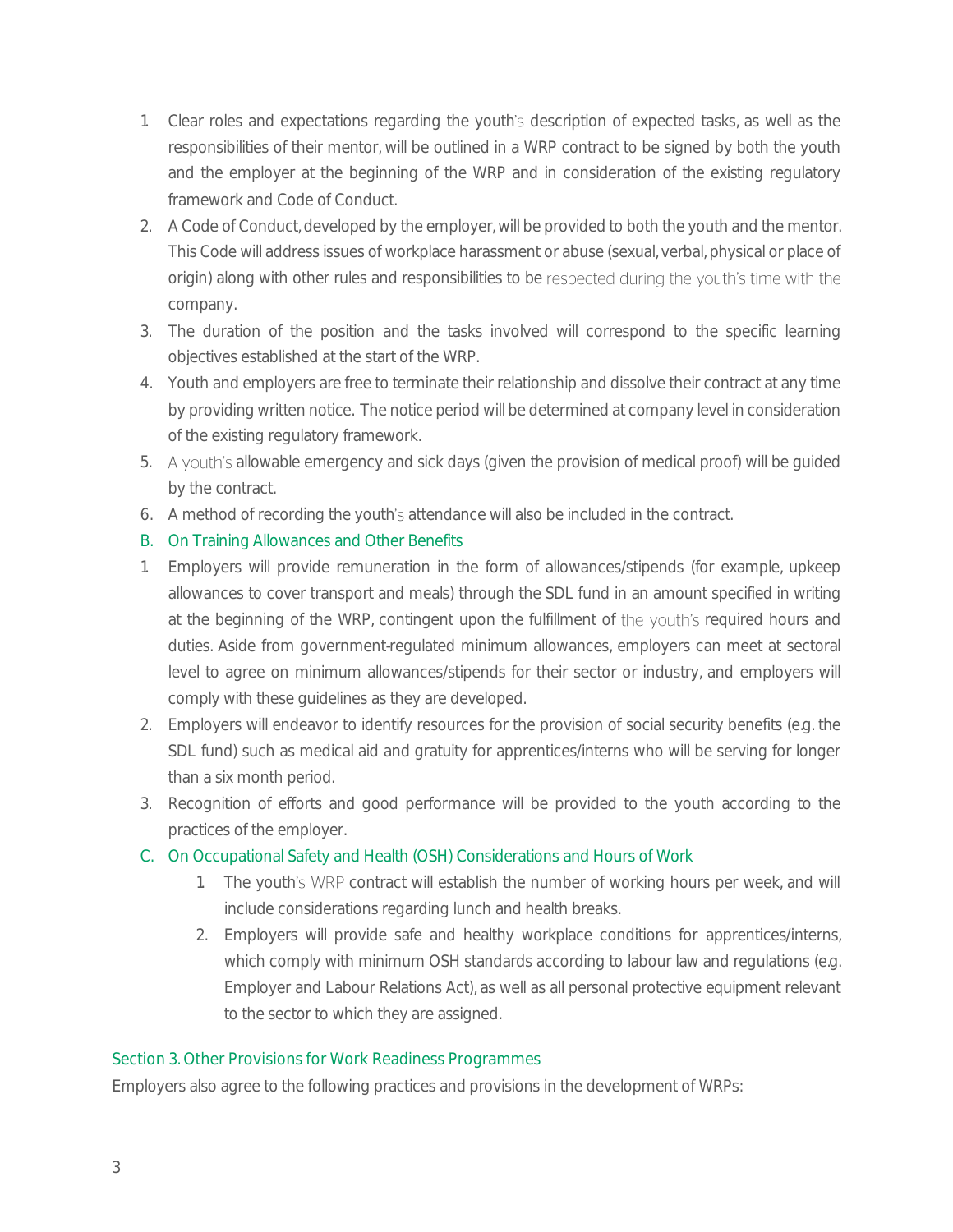- A. On Supervision
- 1. Upon initiation of the work readiness programme, apprentices/interns will be provided with a mentor at the job site who is proficient in the skills and knowledge related to the role to which they are assigned.
- 2. At the beginning of the working relationship, mentors and apprentices/interns will together establish clear goals with regard to: (a) the role of the mentor, and (b) the expected tasks for the youth.
- 3. Before the youth is given a mentor, the mentor will be apprised of the WRP and provided with guidance for supervising the student. If it is agreed upon, especially in cases where the mentor is not from within the company, the mentor will be compensated for their time. If funds are not available this may be in the form of a paper of recognition or certificate, which may acknowledge that they are qualified to train other mentors.
- 4. The mentor will have an overseer who provides oversight to the WRP and helps resolve any disagreements between the mentor and the youth.
- 5. The training institution will be involved in the supervision of the WRP and the relationship between employer and institution will be defined in a Memorandum of Understanding.

## B. On Assessment and Certification

- 1. Apprentices will be provided with clear performance evaluation criteria at the beginning of their service period.
- 2. Apprentices/interns' performance will be assessed using the employer's internal appraisal system. General assessments should be open and one-on-one, providing the youth with guidance on how to grow.
- 3. Mentors will provide ongoing, periodic feedback to the youth and the assessment certification body at a predetermined time interval.
- 4. Assessment of the WRP will include a two-way feedback mechanism for employers and training institutions (such as a Logbook that includes input from both the employer and the trainer). This mechanism will provide not only technical evaluation but assessment of soft skills.
- 5. Training institutions will also be involved in the supervision of the youth, with supervisors visiting the employer to observe the performance of the youth.
- 6. At the end of the WRP, the record of training will be delivered to the training institution as part of the youth's performance review. Apprentices/interns will be at liberty to access their record from the training institution, or from the employer in the case of those who are no longer in school.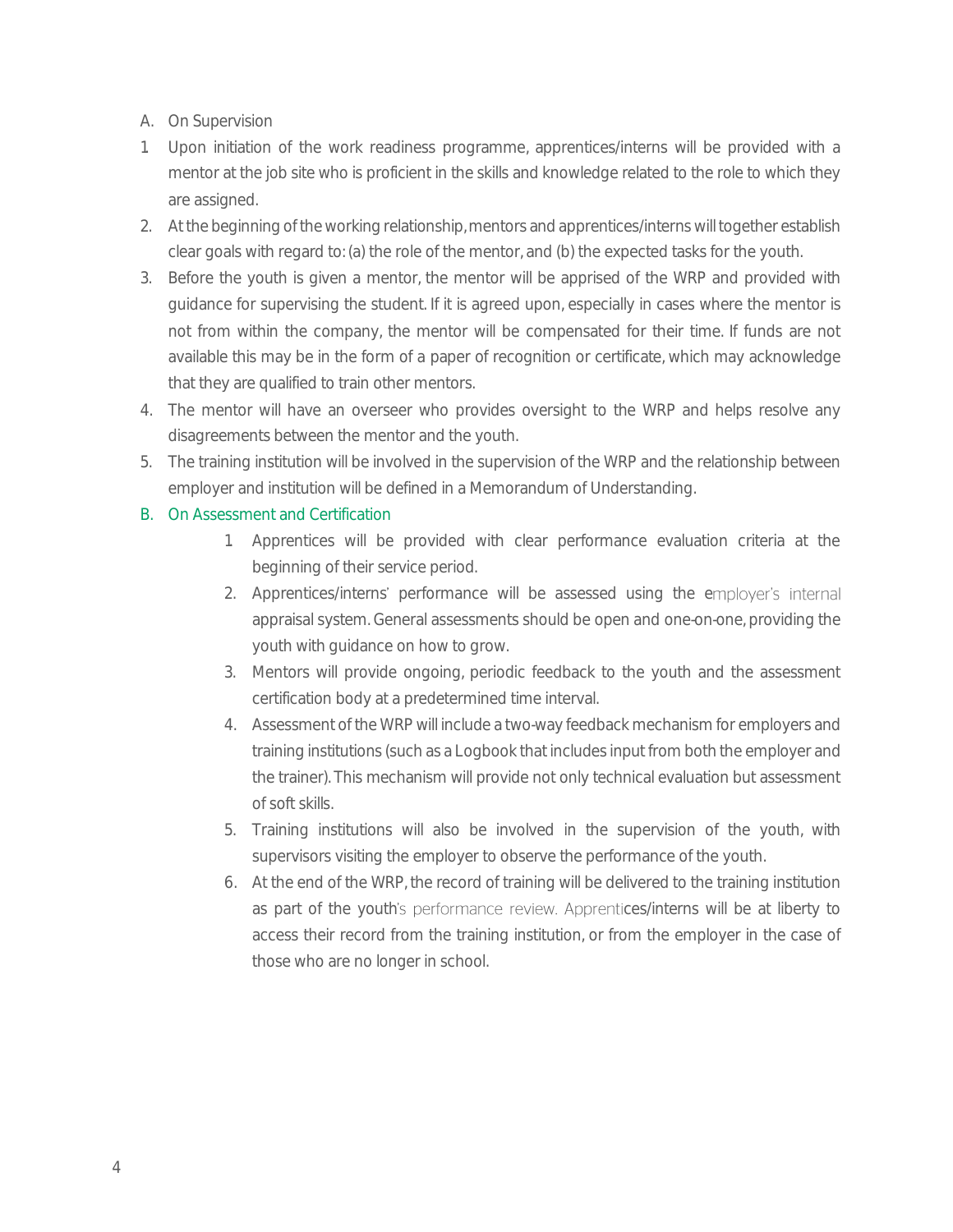# C. On Engagement Practices

- 1. Advertising and other sourcing will be transparent and include a detailed description of the tasks and working conditions involved in the work readiness programme.
- 2. Employers will not discriminate with regard to age, sex, marital status, culture, religion, ethnicity, disability and other vulnerabilities including HIV status in the hiring of apprentices/interns.
- D. On Addressing Complaints, Grievances and Disciplinary Issues
	- 1. A complaints mechanism will be established and agreed upon by employer and youth at the start of the WRP period.
	- 2. Mutual consent will be provided, in writing, by both parties regarding the resolution of the disagreement.
	- 3. Disciplinary issues will be handled as per the employer's regulations.